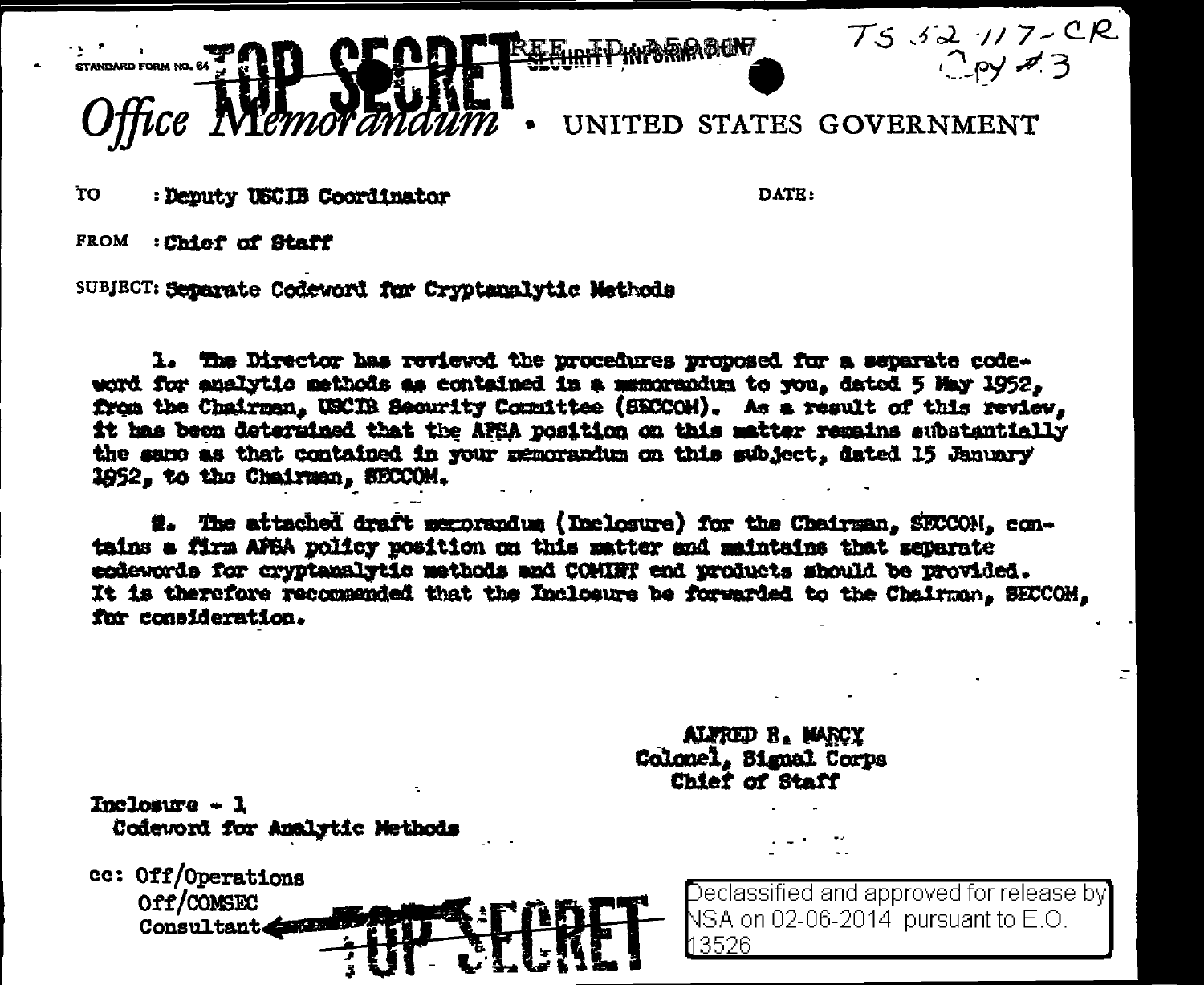MUNRANDAM FOR THE CHARACTER USED SECURITY CONSULTER SURJECT: Codeword for Analytic Mathods

L. In accordance with the recommendation empaired in your manufantum of 5 May 1952, the Director, AFSA, has been afforded the opportunity to review the procedures which have been proposed for establishing a separate emdeword for crypteralytic methods. As a result of this review, a firm AFSA policy pesition has been established which is presented in the following paragrapha.

TOP GECRET

for the AFCA position on this matter remains substantially the same as that forwarded for your sonsideration in my munorandum af 15 January. 1952. In addition, the following comments resulted from DIRAPSA's study of your numerations of 5 May 1952:

a. By the BRUSA Agreement, the basic definition of COMBIT and of its ten estegorise, spocial intelligence and traffic intelligence, relates to the end product. Historically, this has been the ease since the way first codeword was used. The intention was to require the intelligence so elessified to be handled in such a way as to protect the source. In addition, the ERUSA Agreement stipulates that TOP MUCHET codeword protection shall be accorded to techniques related to the end product in arder to sunising the possible inference derivable shout COCINT successes. However, the two fields of oryptanalytic muthod and COMINT results are, in general, quite meparate, both as to material included and personnel involved. Therefore, the appliunidon of superate codewords to them is guite femaible. In the limited drum of everlap, the servention could be that the product codeword alone would be used since its protection implies the protection of the source and thereby the sethod.

b. The responsibility of the Director, AFSA, to saintain adequate seturity precedures within the COMSEC field is being fully discharged. The desire to establish a separate methods endeanyd is magnt to Whinforce even further security procedures within a particular segment of the COMSEC field. In the light of this, the implication that a danger to the security of CONDN't would arise if CONSEC methods were to ses nor appear to be well form be raised to the ages estegory appears to be rather fallscious. Since <del>ᢒᢄᢦᢪ᠓</del>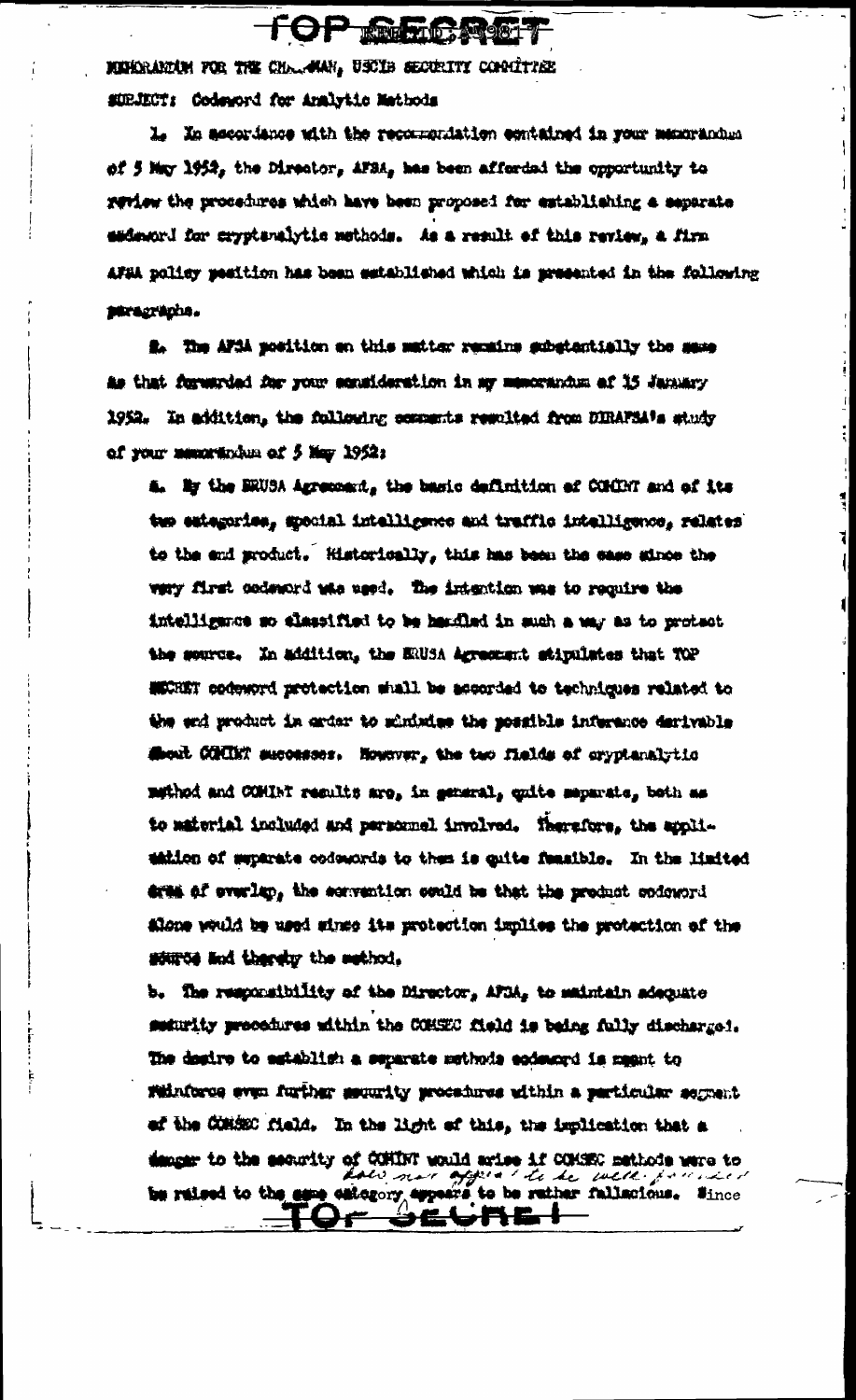## **TOP SECRE**

there is a much stricter limitation of COMSEC methods to the "need to know" principle, the danger to the mecurity of COMINT by the establishment of a separate methods codeword is not evident. This is further substantiated by the fact that there are virtually no consumers of this material outside of AFSA and, consequently, compromise is unlikely since there is little or no dissemination in any form.

3. At the recent US/UK Communication Security Conference, this subject was discussed with members of the London Cypher Policy Beard. The opinions that were expressed on this matter were as follows:

a. The UK representatives state that, in their opinion, a single codeword fer documents sontaining methods and techniques, as distinguished from the codeword for decuments containing enly the end products of COMINT operations, would result in greater protection for the COMINT end products. This opinion was based on the fact that a fair musber of people who would require indoctrination for the methods codeword would no longer require indoctrination for the end product codeword. b. The US representatives felt that the provision of a separate codeword would result in increased security for oryptanalytic methods and techniques. Material of considerable cryptanalytic importance, currently unprotected by codeword, could, under the proposal, be distributed with a greater measure of security than is now possible.

c. Both the US and UK representatives agreed that the proposed divisien would simplify the problem of indoctrination. In one case, it would be unnecessary to divulge the content or nature of the COMINT end product to persons concerned only with methods and techniques. The corollary of this would follow with respect to the indoctrination of those concerned enly with the possession and evaluation of the CCMINT end product. d. It was also felt that, once having adopted a codeword for methods decuments, there would seldom be necessity for changing the word on account of its actual or suspected compromise; further, it was falt that the codeword itself need not be classified as is the codeword for the and product.

TOP SECRET

 $\ddot{ }$